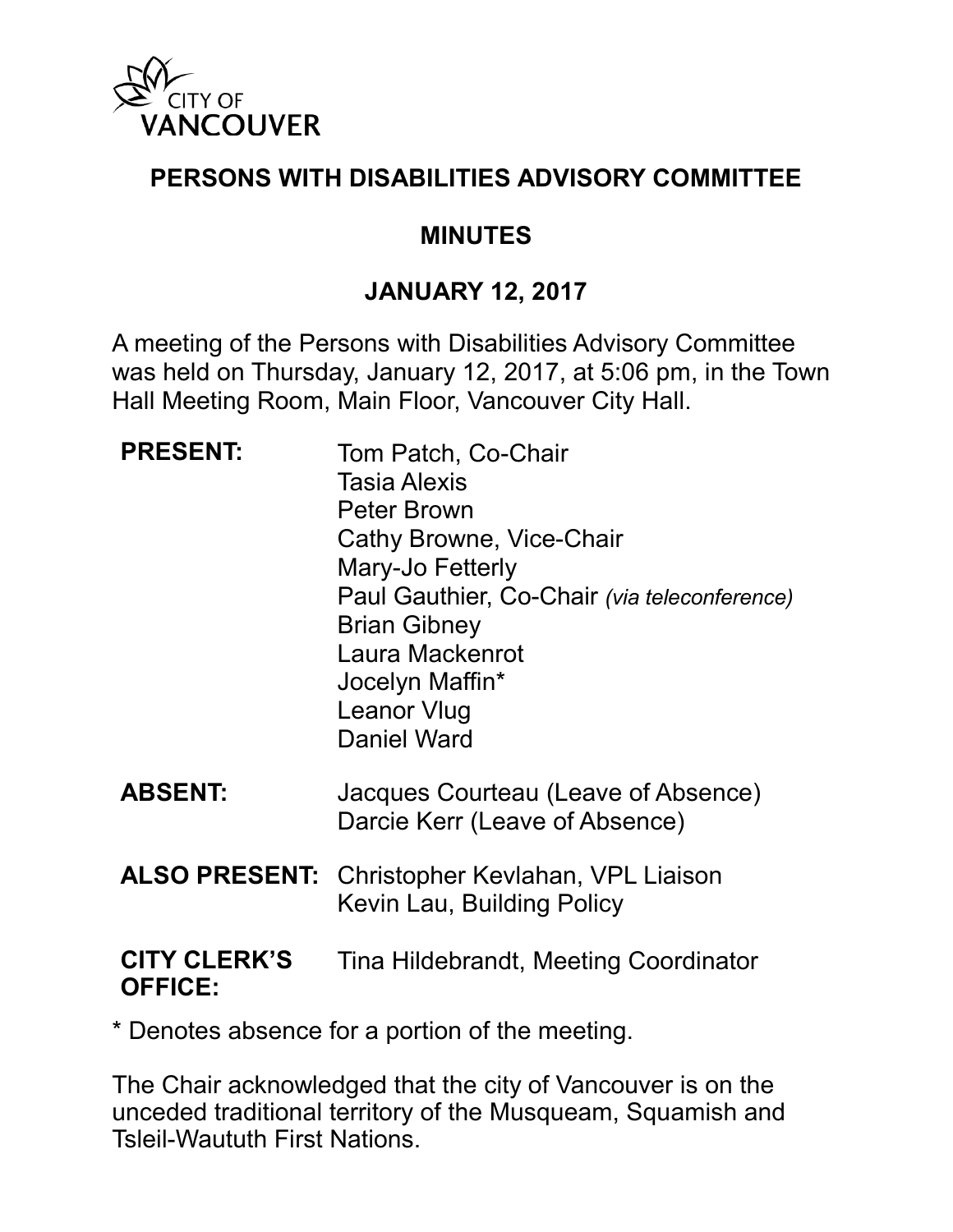#### **Leave of Absence Requests**

MOVED by Tasia Alexis SECONDED by Mary-Jo Fetterly

> THAT the Persons with Disabilities Advisory Committee approve leaves of absence for Jacques Courteau and Darcie Kerr for this meeting.

CARRIED UNANIMOUSLY (Jocelyn Maffin absent for the vote)

### **Approval of Minutes**

MOVED by Peter Brown SECONDED by Brian Gibney

> THAT the Persons with Disabilities Advisory Committee approve the minutes of the regular meeting held November 17, 2016, as circulated.

CARRIED UNANIMOUSLY (Jocelyn Maffin absent for the vote)

MOVED by Cathy Browne SECONDED by Mary-Jo Fetterly

> THAT the Persons with Disabilities Advisory Committee approve the minutes of the special meeting held December 1, 2016, as circulated.

CARRIED UNANIMOUSLY (Jocelyn Maffin absent for the vote)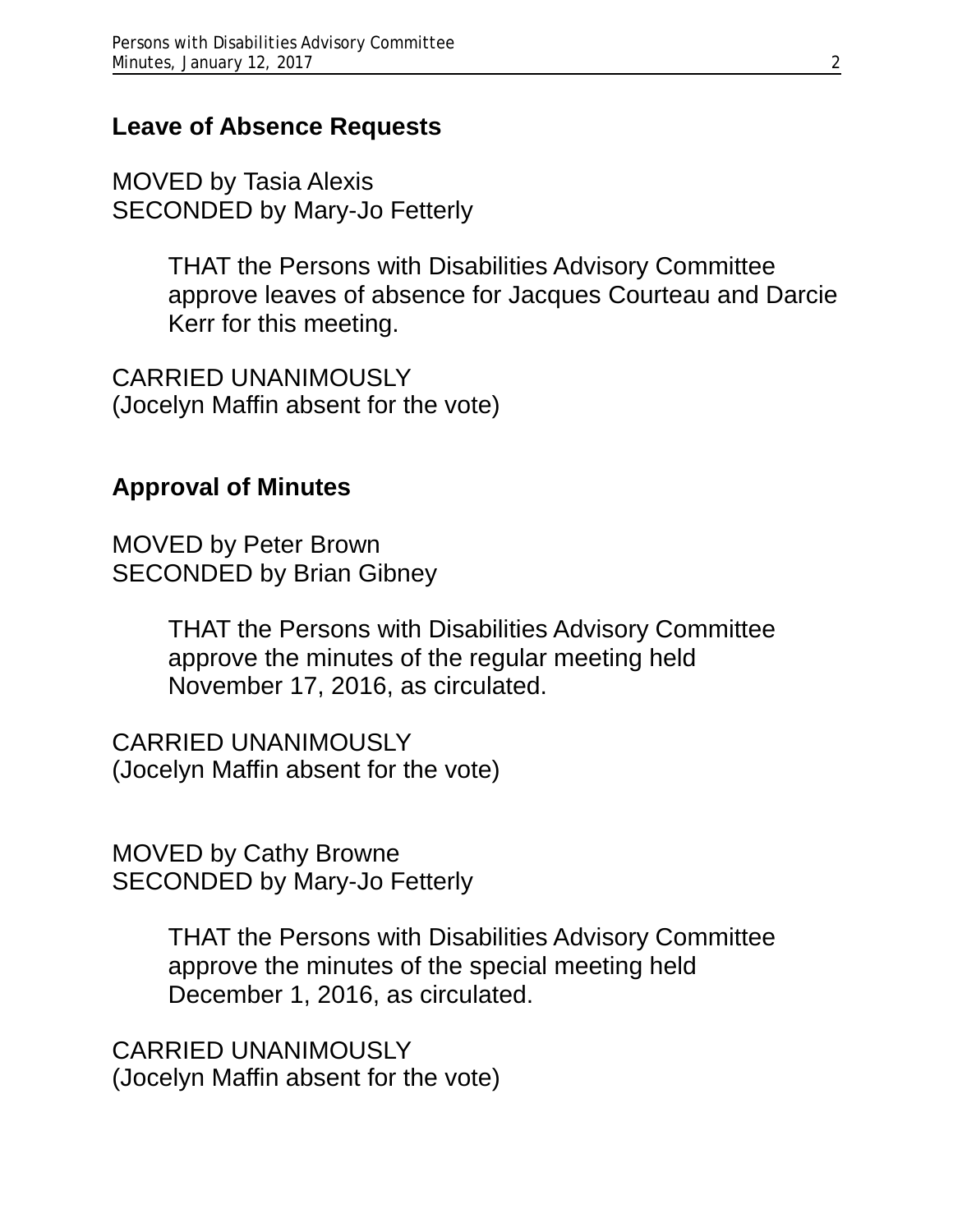# **1. Liaison Reports**

Christopher Kevlahan, VPL Liaison:

- update on flood at main branch; meeting rooms reopen in February;
- Jules Koostachin, 2017 aboriginal storyteller in residence;
- Dementia Friendly City programme.

# **2. Union-Adanac Corridor Spot Improvements**

Staff from the Transportation Planning Branch provided an overview of the project to make walking and cycling safer along the Union-Adanac corridor between Gore Avenue and Kamloops Street, and sought the Committee's input.

In discussion, staff were requested to ensure the Committee has opportunity to provide input as the project progresses.

Upcoming Open Houses on January 21 and 23, 2017. More information at: <http://vancouver.ca/union-adanac>

# **3. Arbutus Greenway project**

Staff from the Arbutus Greenway Project Office provided an overview of the upcoming consultation process for the Arbutus Greenway and sought the Committee's vision.

In discussion, points raised included:

- ensure pathway seams are smooth;
- consider a community environment and involvement in maintaining the greenway (i.e. gardens, landscaping);
- as part of Greenest City, ensure "green" lighting, storm water management and recycling containers are included.

More information at: [http://vancouver.ca/streets](http://vancouver.ca/streets-transportation/arbutus-greenway.aspx)[transportation/arbutus-greenway.aspx.](http://vancouver.ca/streets-transportation/arbutus-greenway.aspx)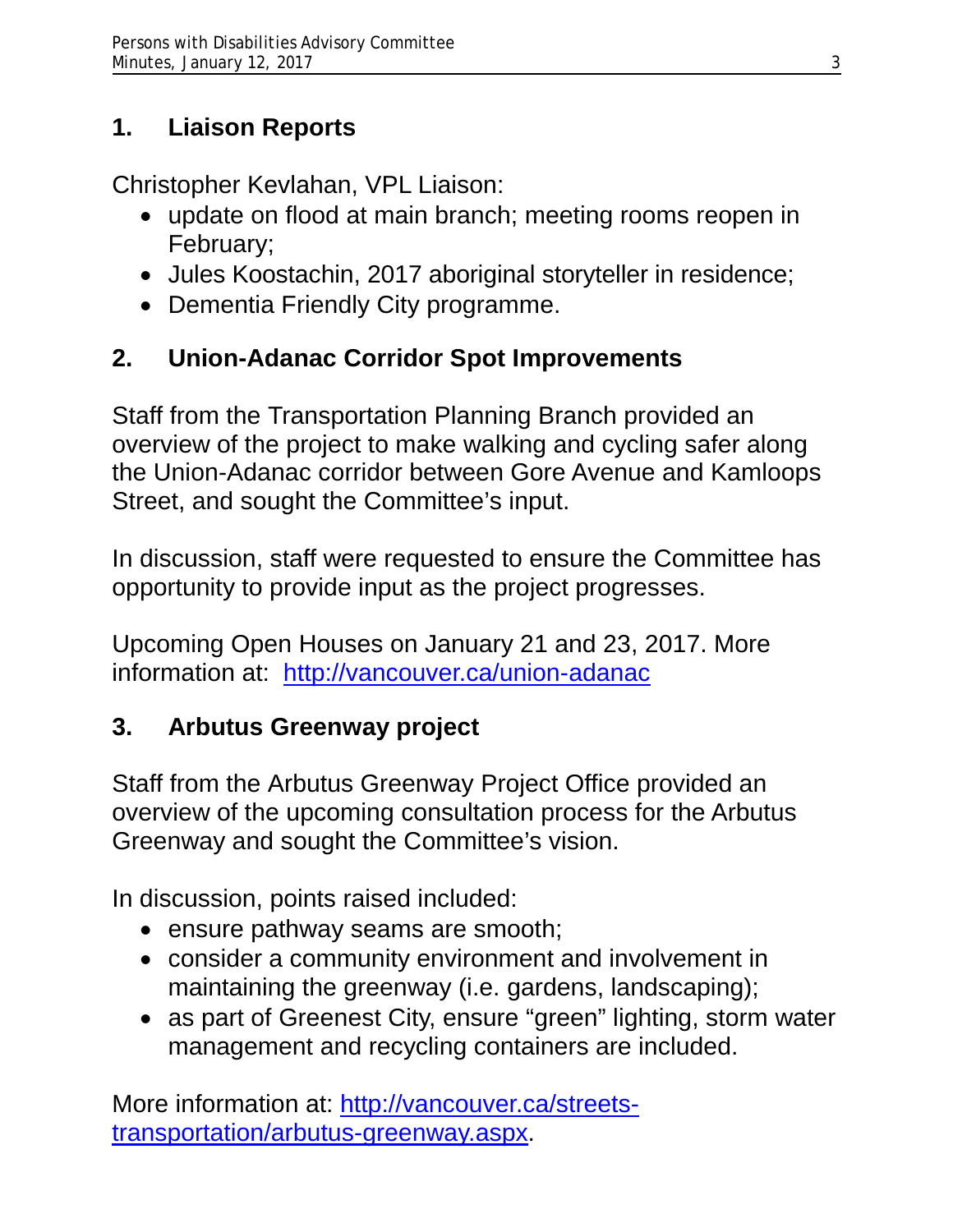### **4. Level Access Pathways**

Jill Weiss provided an overview on the City's consultation related to a proposal for level access entrances to all new housing types, noting a staff report on proposed by-law changes is forthcoming and the timeframe for input is tight. She sought the Committee's advice on an approach to respond.

In discussion, it was agreed that a sub-committee be established to determine the best approach.

MOVED by Peter Brown SECONDED by Mary-Jo Fetterly

> THAT the Persons with Disabilities Advisory Committee establish an Accessible Path of Travel Sub-committee to determine the best approach in responding to the information and recommendations contained in the presentation boards prepared by staff.

# CARRIED UNANIMOUSLY

The following members expressed an interest in participating on the sub-committee:

Tasia Alexis Peter Brown Cathy Browne Jacques Courteau *(to be confirmed)* Laura Mackenrot Jocelyn Maffin Jill Weiss

Due to time constraints, the Committee agreed to obtain consensus on an approach/response by email.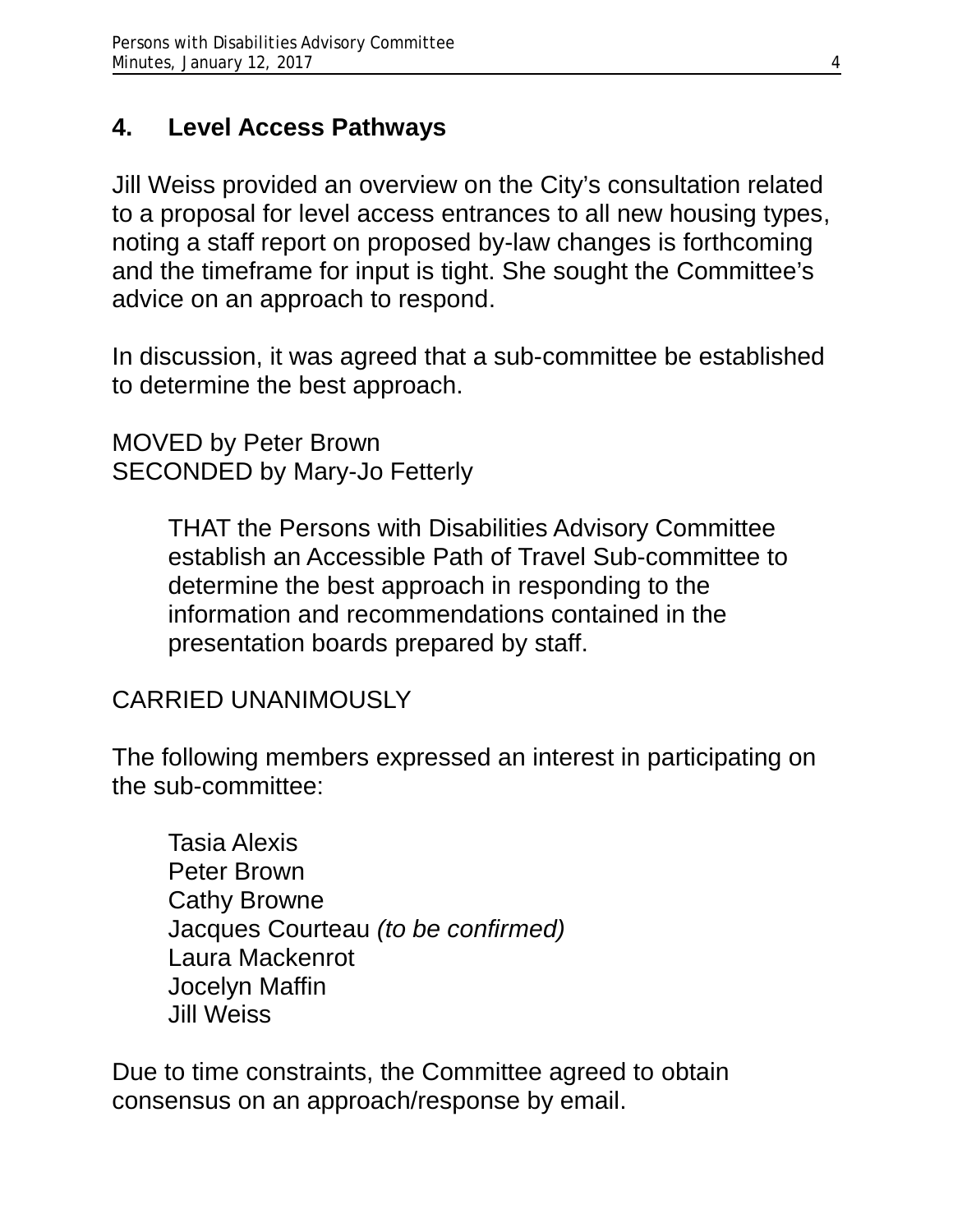# **5. Accessible City Strategy**

Mary-Jo Fetterly provided a brief update further to the Committee's motion passed on November 17, 2016, to recommend Council implement an access and inclusion strategy for the City.

# **6. New Business**

- a) Transportation
	- i) HandyDART Public Consultation

Laura Mackenrot encouraged members to attend a public consultation to receive feedback on how the HandiDART system can move forward. The event will be held at the Morris J. Wosk Centre for Dialogue downtown on January 18, 2017, registration at 1 pm, session from 1:30 to 2:30 pm.

ii) Oakridge Centre Redesign

Ms. Mackenrot also provided a brief update on the Oakridge Centre Redesign, noting the possibility that design boards indicate that there are no drop-off zones for services such as HandyDART.

The Chair will follow-up with staff on this matter.

b) The Right Fit

Paul Gauthier provided a brief update, noting the Vancouver Foundation, in partnership with the City of Vancouver, recently awarded "The Right Fit" pilot project with a grant for three years of funding.